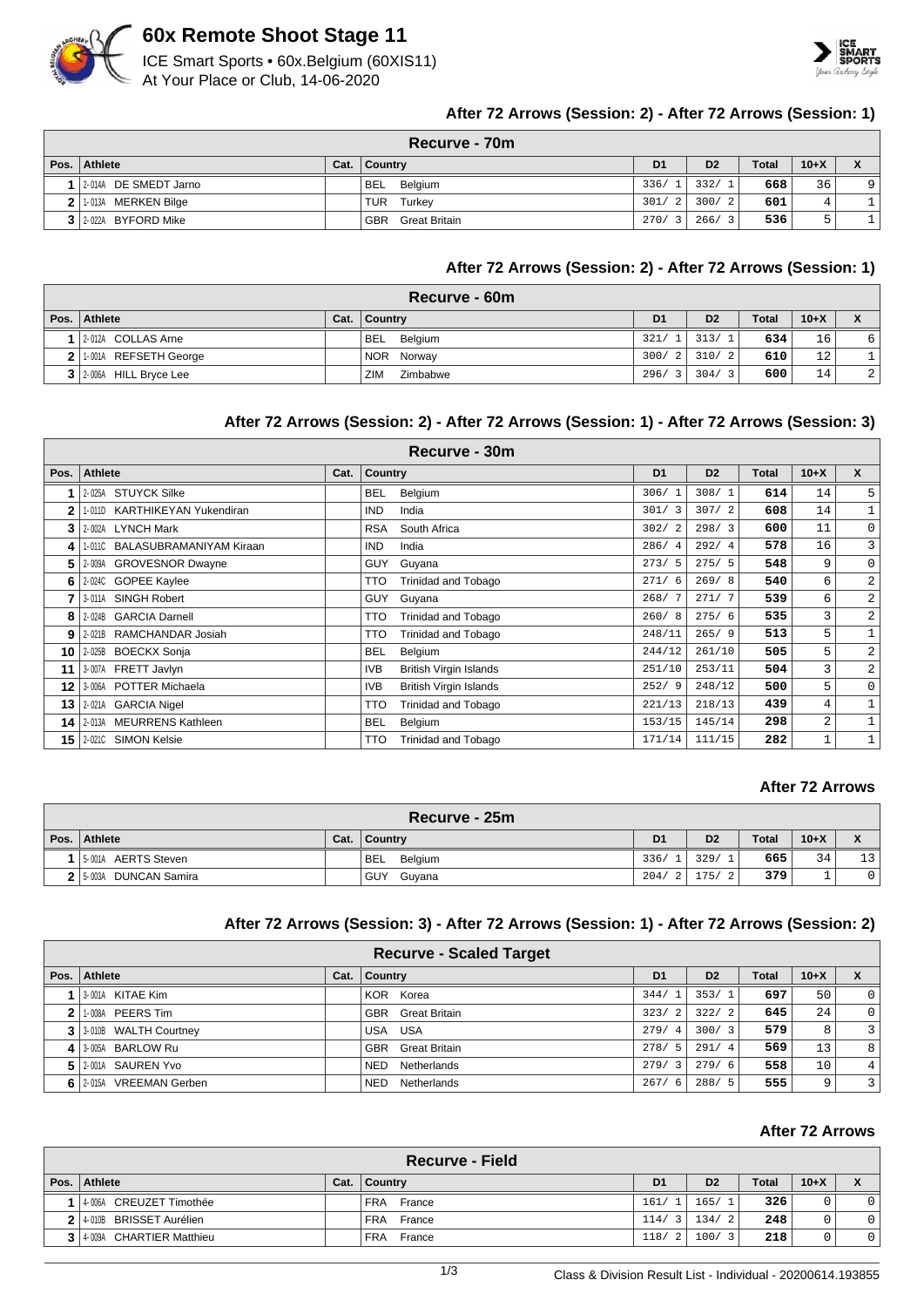

## **60x Remote Shoot Stage 11**

ICE Smart Sports • 60x.Belgium (60XIS11) At Your Place or Club, 14-06-2020



#### **After 72 Arrows (Session: 2) - After 72 Arrows (Session: 1) - After 72 Arrows (Session: 3)**

|         |                                  |      | Compound - 50m        |                |                |       |        |                |
|---------|----------------------------------|------|-----------------------|----------------|----------------|-------|--------|----------------|
| Pos.    | <b>Athlete</b>                   | Cat. | <b>Country</b>        | D <sub>1</sub> | D <sub>2</sub> | Total | $10+X$ | X              |
|         | 2-023B ACKX Enzo                 |      | Belgium<br>BEL        | 356/1          | 353/1          | 709   | 61     | 17             |
| 2       | 2-007A BRAMSEN Rasmus            |      | Denmark<br><b>DEN</b> | 343/2          | 335/4          | 678   | 38     | 13             |
| 3       | 1-010A FRANCISCO Ramirez Jiminez |      | ESP<br>Spain          | 334/5          | 341/2          | 675   | 33     | 12             |
| $\vert$ | 2-005A BERGUIN Philippe          |      | FRA France            | 339/3          | 335/5          | 674   | 34     | 11             |
| 51      | 3-002A DEMEY Dominiek            |      | <b>BEL</b><br>Belgium | 336/4          | 334/6          | 670   | 34     | 18             |
| 6.      | 2-026A VAN MONTAGU Piotr         |      | BEL<br>Belgium        | 325/8          | 339/3          | 664   | 29     | 8              |
|         | 2-010A WATTIEZ Anthony           |      | <b>BEL</b><br>Belgium | 328/           | 323/7          | 651   | 33     | 10             |
| 8       | 2-008A MUNK CARLSEN Pil          |      | <b>DEN</b><br>Denmark | 329/6          | 321/8          | 650   | 25     | 6              |
| 9       | 1-013B MERKEN Mete               |      | Turkey<br>TUR         | 312/<br>- 9    | 308/9          | 620   | 18     | 6              |
| 10      | 1-011A S.B.RAVI Yogesh R.V       |      | <b>IND</b><br>India   | 236/10         | 272/10         | 508   | 9      | $\overline{a}$ |

#### **After 72 Arrows (Session: 2) - After 72 Arrows (Session: 1) - After 72 Arrows (Session: 3)**

|      | Compound - 30m              |      |                     |                            |                        |                |       |        |                 |  |
|------|-----------------------------|------|---------------------|----------------------------|------------------------|----------------|-------|--------|-----------------|--|
| Pos. | <b>Athlete</b>              | Cat. | Country             |                            | D <sub>1</sub>         | D <sub>2</sub> | Total | $10+X$ | $\mathbf{x}$    |  |
|      | 2-004A SWANEPOEL Arrie      |      | <b>RSA</b>          | South Africa               | 358/                   | 359/1          | 717   | 69     | 35              |  |
| 2    | 1-005A DEMEY Dominiek       |      | <b>BEL</b>          | Belgium                    | 353/2                  | 354/2          | 707   | 59     | 26              |  |
| 3    | 1-009A KRAMER Gunther       |      | <b>RSA</b>          | South Africa               | 349/3                  | 349/3          | 698   | 51     | 20 <sub>o</sub> |  |
| 4    | 3-009B MEBIS Stijn          |      | <b>BEL</b>          | Belgium                    | 348/<br>$\overline{4}$ | 346/4          | 694   | 48     | 19              |  |
| 5    | 2-024A FRANCIS Sherwin      |      | TTO                 | <b>Trinidad and Tobago</b> | 340/5                  | 336/5          | 676   | 35     | 16              |  |
| 6    | 1-014A SCHROEDERS Ronald    |      | BEL                 | Belgium                    | 333/7                  | 333/7          | 666   | 33     | 9               |  |
|      | 2-020A DEMEY Henri          |      | <b>BEL</b>          | Belgium                    | 335/6                  | 328/8          | 663   | 33     | 10              |  |
| 8    | 2-023A SCHROEDERS Ronald    |      | <b>BEL</b>          | Belgium                    | 324/9                  | 327/9          | 651   | 26     | 8               |  |
| 9    | 2-027A LAWRENCE Winette     |      | GUY                 | Guyana                     | 326/8                  | 316/11         | 642   | 21     | 6               |  |
| 10   | 2-019A GALL Roger           |      | <b>BAR</b>          | <b>Barbados</b>            | 321/10                 | 321/10         | 642   | 15     | 5               |  |
| 11   | 3-009A VAN DAMME Kelly      |      | <b>BEL</b>          | Belgium                    | 302/11                 | 335/6          | 637   | 22     | $\overline{4}$  |  |
| 12   | 2-019B ANNEL John           |      | <b>BAR</b>          | <b>Barbados</b>            | 289/13                 | 291/12         | 580   | 16     | 6               |  |
| 13   | 1-011B SAKTHIVEL Nikhil Raj |      | <b>IND</b><br>India |                            | 291/12                 | 289/13         | 580   | 11     | 3               |  |

#### **After 72 Arrows**

| Compound - 25m                   |      |                       |      |                |              |        |              |  |  |  |
|----------------------------------|------|-----------------------|------|----------------|--------------|--------|--------------|--|--|--|
| Pos. Athlete                     | Cat. | Country               | D    | D <sub>2</sub> | <b>Total</b> | $10+X$ | $\mathbf{v}$ |  |  |  |
| <b>WATTIEZ Anthony</b><br>5-002A |      | <b>BEL</b><br>Belgium | 352/ | 348/           | 700          | 54     | 25           |  |  |  |

#### **After 72 Arrows (Session: 1) - After 72 Arrows (Session: 3) - After 72 Arrows (Session: 2)**

|      |                           |      | <b>Compound - Scaled Target</b> |                |                |              |                 |                  |
|------|---------------------------|------|---------------------------------|----------------|----------------|--------------|-----------------|------------------|
| Pos. | Athlete                   | Cat. | Country                         | D <sub>1</sub> | D <sub>2</sub> | <b>Total</b> | $10+X$          | X                |
|      | 1.007A DE RYCKÈRE Eric    |      | BEL<br>Belgium                  | 339/1          | 347/1          | 686          | 42              | 19               |
|      | 2 3-003A IRVINE Russ      |      | Australia<br>AUS                | 327/2          | 322/3          | 649          | 30              | 9                |
|      | 3 2016 VANDERPERRE Chris  |      | <b>BEL</b><br>Belgium           | 322/4          | 327/2          | 649          | 23              | $6 \overline{6}$ |
| 4    | 1-006A IRVINE Russ        |      | AUS Australia                   | 325/3          | 315/5          | 640          | 27              | 11               |
| 51   | 2-018A COLLADO VIVAZ Eric |      | FRA France                      | 319/5          | 316/4          | 635          | 22 <sub>1</sub> | $\overline{0}$   |
|      | 6 2018 COLLADO Christine  |      | FRA France                      | 285/6          | 293/6          | 578          | 7,              | $\circ$          |
|      | 3-010A WALTH Janice       |      | <b>USA</b><br>USA               | 142/           | 145/           | 287          | 4               | $\overline{2}$   |

#### **After 72 Arrows**

|      |                          |      | <b>Compound - Field</b> |                |                |                |              |        |                |
|------|--------------------------|------|-------------------------|----------------|----------------|----------------|--------------|--------|----------------|
| Pos. | Athlete                  | Cat. | Country                 | D <sub>1</sub> |                | D <sub>2</sub> | <b>Total</b> | $10+X$ | X              |
|      | 4-007A ACKX Enzo         |      | <b>BEL</b><br>Belgium   | 209/           |                | 211/           | 420          | 0      | $\mathbf{0}$   |
|      | 2 4 011A HERVE Bruno     |      | FRA France              | 191/           | 3              | 191/2          | 382          | 0      | $\mathbf 0$    |
|      | 3 4 013A LYET Stéphane   |      | FRA France              | 185/           | $\overline{4}$ | 185/3          | 370          | 0      | $\overline{0}$ |
|      | 4 4 004A ALBANESE Rémy   |      | FRA France              | 196/           | $\mathfrak{D}$ | 170/6          | 366          | 0      | $\mathbf 0$    |
|      | 5 4 011B HERVE Christine |      | FRA France              | 168/           | - 6            | 179/4          | 347          | 0      | $\mathbf 0$    |
|      | $6$   4-012A HUIN Thomas |      | FRA France              | 165/           | 8              | 172/5          | 337          | 0      | $\Omega$       |
|      | 4-012B LEBRE Anthony     |      | FRA France              | 169/5          |                | 155/8          | 324          | 0      | $\mathbf 0$    |